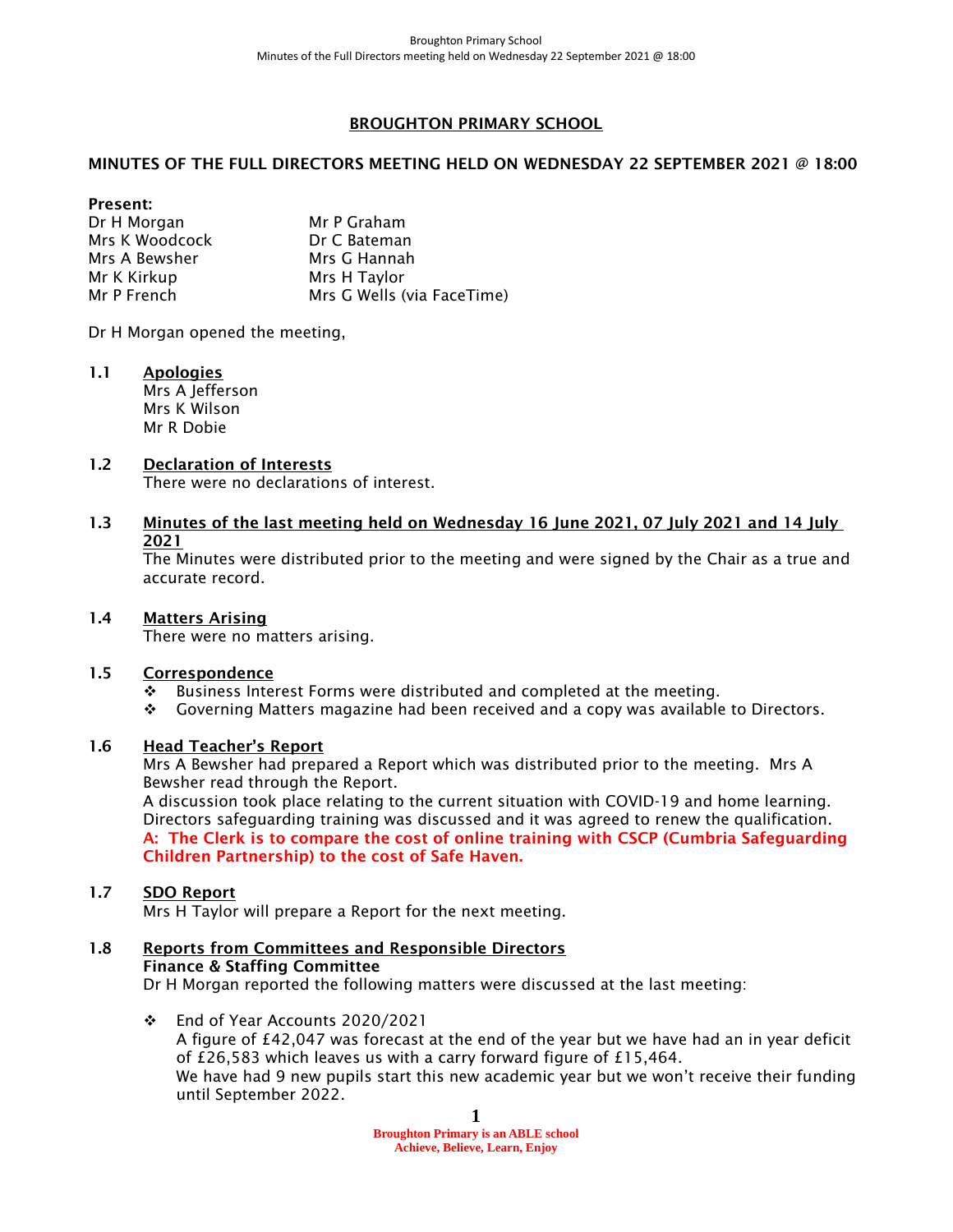Next year we are forecasting a negative balance of £11,000 but we will probably end up with a positive balance of approximately £4,000.

Q: What is the risk of ending up with a zero balance?

R: The risk is quite high. This wouldn't close us down but questions would be asked by the DfE as to how it happened and what our plans would be to rectify it. An Action Plan would definitely be needed.

As a member of LfL each school has their own budget set to manage.

- Q: Does the £11,000 include the OOSC?
- R: No, just Broughton Academy.

Dr H Morgan confirmed the budget was all in line as expected.

❖ InVentry System

We have ordered this new signing in system for staff, visitors and for signing out pupils during the school day. This will bring us up to date and tighten up safeguarding. It will be paid for out of the Capital Fund and we can pay for it over 3 years.

❖ Salary Increase A small salary uplift has been given to 2 ancillary staff.

## Health & Safety and General Purposes Committee

Mr K Kirkup reported the following matters were discussed at the last meeting:

❖ Roof

It was agreed the guttering would be cleared twice a year and Mr P Graham has ordered equipment that will provide us with a temporary fix.

The last CIF bid by Northern Construction to fix the roof was for £60,000 but it was thought it wouldn't cost anywhere near that amount to fix. A representative from Day Cummings is to meet on site to discuss the next CIF bid.

### ❖ Things to be done Replace OOSC door Resurface playground Re-render outside Building Condition Survey (this will actually be carried out during the Due Diligence)

## 1.9 Safeguarding/Prevent

There was nothing to report this time. It was agreed to remove this item from future Agendas and it will be reported on as and when the need arises.

# 1.10 MAT Update

Dr H Morgan reported there is a lot of background activity going on including meetings between himself, Mrs A Bewsher, Mr C Steele and Mrs V Bennett.

The Strategy Document was distributed prior to the meeting.

Q: Why is there a time scale for Phase 3 and not for Phase 1 and 2?

R: This is a visionary document, where the Trust would like to go. Growth depends on opportunities that arise and nothing is set in stone in Phase 3. On review, the time scale will possibly come out of Phase 3.

Q: Do you think the document is very useful? There is nothing to say 'how' things will be done.

R: More detail will be available as things happen. The key elements of LfL's vision are in line with ours.